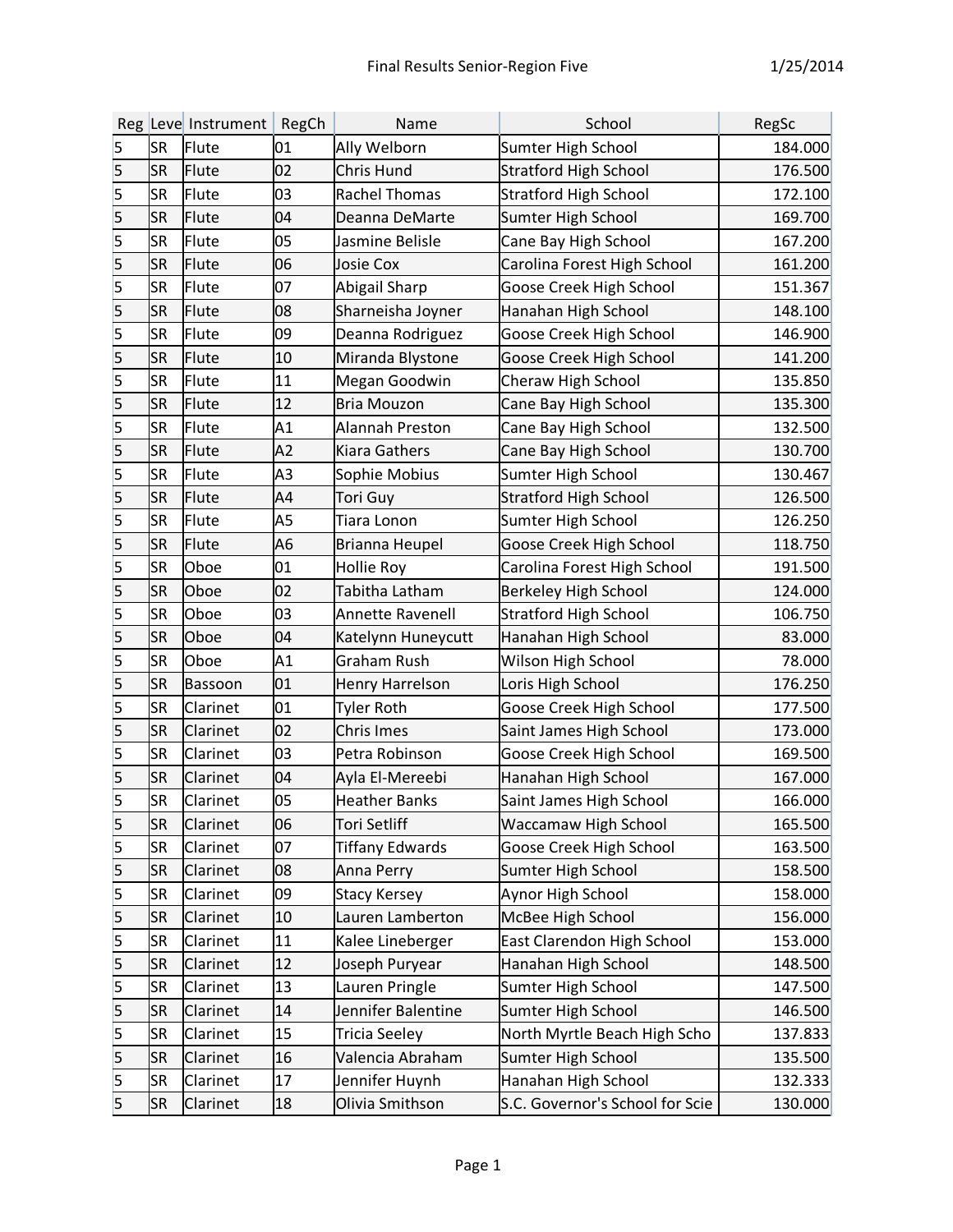|                |           | Reg Leve Instrument    | RegCh          | Name                   | School                          | RegSc   |
|----------------|-----------|------------------------|----------------|------------------------|---------------------------------|---------|
| 5              | <b>SR</b> | Clarinet               | 19             | Zack Bell              | Goose Creek High School         | 116.583 |
| $\vert$ 5      | <b>SR</b> | Clarinet               | 20             | <b>Brittany Kaul</b>   | Carolina Forest High School     | 114.250 |
| $\vert$ 5      | <b>SR</b> | Clarinet               | 21             | <b>Jay Steward</b>     | Goose Creek High School         | 108.750 |
| $\overline{5}$ | <b>SR</b> | Clarinet               | 22             | <b>Ben Espinal</b>     | Socastee High School            | 108.667 |
| $\vert$ 5      | <b>SR</b> | Clarinet               | 23             | Cassidy Donley         | Saint James High School         | 95.167  |
| $\overline{5}$ | <b>SR</b> | Clarinet               | 24             | <b>Bersy Alarcon</b>   | Myrtle Beach High School        | 84.417  |
| $\vert$ 5      | <b>SR</b> | Clarinet               | A1             | Ronda Moore            | Marlboro County High School     | 82.917  |
| $\overline{5}$ | <b>SR</b> | Clarinet               | A <sub>2</sub> | Miriam Odatayo         | Wilson High School              | 82.750  |
| $\overline{5}$ | <b>SR</b> | Clarinet               | A <sub>3</sub> | Latia Singleton        | Wilson High School              | 76.083  |
| $\overline{5}$ | <b>SR</b> | Bass Clarine 01        |                | Sarah Weaver           | Sumter High School              | 183.250 |
| $\vert$ 5      | <b>SR</b> | <b>Bass Clarine 02</b> |                | <b>Tyler Brown</b>     | S.C. Governor's School for Scie | 173.500 |
| $\overline{5}$ | <b>SR</b> | Bass Clarine 03        |                | <b>Andrew Nesbitt</b>  | Sumter High School              | 164.500 |
| $\vert$ 5      | <b>SR</b> | Bass Clarine 04        |                | <b>Brooke Collins</b>  | Loris High School               | 153.000 |
| $\overline{5}$ | <b>SR</b> | <b>Bass Clarine A1</b> |                | <b>Kourtney Page</b>   | Latta High School               | 103.500 |
| $\vert$ 5      | <b>SR</b> | <b>Bass Clarine A2</b> |                | Kathryn Van Sciver     | Socastee High School            | 102.000 |
| $\overline{5}$ | <b>SR</b> | Contra Bass            | 01             | Andrew Kopchynski      | <b>Waccamaw High School</b>     | 133.500 |
| $\vert$ 5      | <b>SR</b> | Contra Bass            | 02             | <b>Chase Patterson</b> | Hanahan High School             | 172.000 |
| $\overline{5}$ | <b>SR</b> | Alto Sax               | 01             | <b>Michael Tuten</b>   | S.C. Governor's School for Scie | 190.000 |
| $\vert$ 5      | <b>SR</b> | Alto Sax               | 02             | Christian Sanchez      | Sumter High School              | 181.250 |
| $\overline{5}$ | <b>SR</b> | Alto Sax               | 03             | David Smith            | Goose Creek High School         | 179.000 |
| $\vert$ 5      | <b>SR</b> | Alto Sax               | 04             | Crystol King           | Aynor High School               | 178.500 |
| $\overline{5}$ | <b>SR</b> | Alto Sax               | 05             | <b>Riley Rabon</b>     | Carolina Forest High School     | 176.500 |
| $\overline{5}$ | <b>SR</b> | Alto Sax               | 06             | Erika Atwood           | Sumter High School              | 171.500 |
| $\overline{5}$ | <b>SR</b> | Alto Sax               | A1             | Kaitlyn Hayward        | <b>Stratford High School</b>    | 158.750 |
| $\vert$ 5      | <b>SR</b> | Alto Sax               | A <sub>2</sub> | Nicklaus Holman        | Goose Creek High School         | 158.000 |
| $\overline{5}$ | <b>SR</b> | <b>Alto Sax</b>        | A <sub>3</sub> | Zach Jones             | Cheraw High School              | 156.750 |
| $\vert$ 5      | <b>SR</b> | <b>Tenor Sax</b>       | 01             | Eme Rhoden             | <b>Stratford High School</b>    | 179.000 |
| 5              | <b>SR</b> | <b>Tenor Sax</b>       | 02             | Jenei Peterson         | Hartsville High School          | 172.000 |
| 5              | <b>SR</b> | <b>Tenor Sax</b>       | A1             | <b>Cameron Carroll</b> | Goose Creek High School         | 170.000 |
| $\vert$ 5      | <b>SR</b> | Bari Sax               | 01             | <b>Matthew Tipton</b>  | Cane Bay High School            | 171.000 |
| 5              | <b>SR</b> | <b>Bari Sax</b>        | A1             | Logan Stamey           | Cheraw High School              | 168.000 |
| $\vert$ 5      | <b>SR</b> | Trumpet                | 01             | <b>Patrick Scott</b>   | Sumter High School              | 185.600 |
| $\vert$ 5      | <b>SR</b> | Trumpet                | 02             | Logan Heckle           | Saint James High School         | 182.450 |
| $\vert$ 5      | <b>SR</b> | Trumpet                | 03             | <b>Tyler Elling</b>    | <b>Waccamaw High School</b>     | 182.050 |
| $\vert$ 5      | <b>SR</b> | Trumpet                | 04             | Shauntia White         | <b>Timberland High School</b>   | 178.750 |
| $\vert$ 5      | <b>SR</b> | Trumpet                | 05             | Danny Walter           | Socastee High School            | 165.500 |
| $\overline{5}$ | <b>SR</b> | Trumpet                | 06             | Alex Kirby             | Chesterfield High School        | 159.900 |
| $\vert$ 5      | <b>SR</b> | Trumpet                | 07             | Joshua Hudson          | Aynor High School               | 155.500 |
| 5              | <b>SR</b> | Trumpet                | 08             | <b>Conner Roberts</b>  | Cheraw High School              | 153.750 |
| $\vert$ 5      | <b>SR</b> | Trumpet                | 09             | <b>Emily Greve</b>     | Hartsville High School          | 142.500 |
| 5              | <b>SR</b> | Trumpet                | 10             | Dominique McCullen     | Hartsville High School          | 141.800 |
| 5              | <b>SR</b> | Trumpet                | 11             | <b>Haley Smith</b>     | Cane Bay High School            | 140.750 |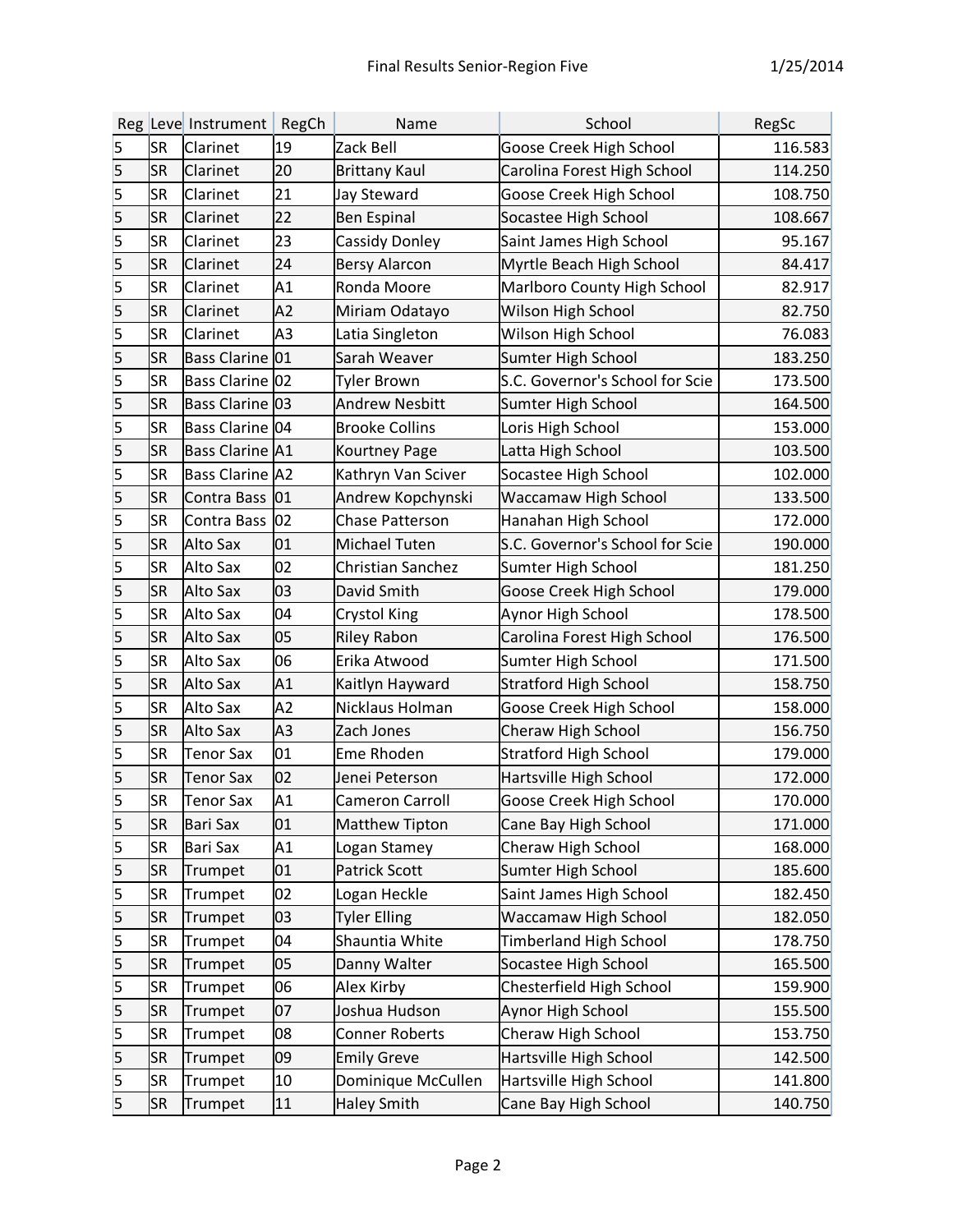|                         |           | Reg Leve Instrument | RegCh          | Name                                     | School                          | RegSc   |
|-------------------------|-----------|---------------------|----------------|------------------------------------------|---------------------------------|---------|
| 5                       | <b>SR</b> | Trumpet             | 12             | Micah Robinson                           | Sumter High School              | 139.250 |
| 5                       | <b>SR</b> | Trumpet             | 13             | Jacob Hamill                             | Cane Bay High School            | 137.900 |
| $\overline{\mathbf{5}}$ | <b>SR</b> | Trumpet             | 14             | <b>Austin Hopkins</b>                    | Sumter High School              | 131.750 |
| 5                       | <b>SR</b> | Trumpet             | 15             | <b>Becky Krivanek</b>                    | Saint James High School         | 127.200 |
| 5                       | <b>SR</b> | Trumpet             | 16             | Shawn Mitchell-Nelson Sumter High School |                                 | 126.400 |
| 5                       | <b>SR</b> | Trumpet             | A1             | <b>Michael Jones</b>                     | South Florence High School      | 120.300 |
| 5                       | <b>SR</b> | Trumpet             | A2             | <b>Chance Stowe</b>                      | Chesterfield High School        | 117.500 |
| 5                       | <b>SR</b> | Trumpet             | A <sub>3</sub> | <b>Austin Keffer</b>                     | Sumter High School              | 115.250 |
| 5                       | <b>SR</b> | Trumpet             | A4             | Shaquille McClain                        | Marlboro County High School     | 107.750 |
| 5                       | <b>SR</b> | Trumpet             | A <sub>5</sub> | <b>Emilee Price</b>                      | South Florence High School      | 105.000 |
| 5                       | <b>SR</b> | Trumpet             | A6             | Zedekiah Robinson                        | Darlington High School          | 81.150  |
| 5                       | <b>SR</b> | Trumpet             | A7             | <b>Barton Carson</b>                     | Hanahan High School             | 79.750  |
| 5                       | <b>SR</b> | French Horn 01      |                | Allison Whisnant                         | Loris High School               | 154.250 |
| 5                       | <b>SR</b> | French Horn 02      |                | <b>Destiny West</b>                      | Cane Bay High School            | 152.000 |
| 5                       | <b>SR</b> | French Horn 03      |                | <b>Phillip Adams</b>                     | <b>Stratford High School</b>    | 144.000 |
| 5                       | <b>SR</b> | French Horn 04      |                | William Saylor                           | Aynor High School               | 141.500 |
| 5                       | <b>SR</b> | French Horn 05      |                | <b>Matthew Calvert</b>                   | Goose Creek High School         | 133.750 |
| 5                       | <b>SR</b> | French Horn 06      |                | Sarah Johnson                            | Chesterfield High School        | 131.000 |
| 5                       | <b>SR</b> | French Horn 07      |                | Eliza Edge                               | S.C. Governor's School for the  | 183.050 |
| 5                       | <b>SR</b> | Trombone            | 01             | Samuel Insignares                        | Waccamaw High School            | 183.500 |
| 5                       | <b>SR</b> | Trombone            | 02             | <b>Nick Lewis</b>                        | Aynor High School               | 173.000 |
| 5                       | <b>SR</b> | Trombone            | 03             | Justin Lingatt                           | Goose Creek High School         | 170.000 |
| 5                       | <b>SR</b> | Trombone            | 04             | Devin Griffin                            | Chesterfield High School        | 155.250 |
| 5                       | <b>SR</b> | Trombone            | 05             | <b>Hansen Mou</b>                        | S.C. Governor's School for Scie | 153.500 |
| 5                       | <b>SR</b> | Trombone            | 06             | Jordan Finley                            | Socastee High School            | 148.500 |
| 5                       | <b>SR</b> | Trombone            | 07             | <b>Nick Streiffert</b>                   | Waccamaw High School            | 137.750 |
| $\overline{\mathsf{5}}$ | <b>SR</b> | Trombone            | 08             | Devin Arnold                             | <b>Waccamaw High School</b>     | 136.000 |
| 5                       | <b>SR</b> | Trombone            | 09             | Jill Ahrens                              | Goose Creek High School         | 125.500 |
| 5                       | <b>SR</b> | Trombone            | A1             | Keyshawn Melton                          | Chesterfield High School        | 124.500 |
| $\overline{\mathsf{5}}$ | <b>SR</b> | Trombone            | A2             | deAndre Sanon                            | Dillon High School              | 118.750 |
| 5                       | <b>SR</b> | Trombone            | A3             | <b>Ashley King</b>                       | Carolina Forest High School     | 117.750 |
| $\overline{\mathbf{5}}$ | <b>SR</b> | Trombone            | AA             | <b>Giovante Brooks</b>                   | Sumter High School              | 111.000 |
| 5                       | <b>SR</b> | Trombone            | A5             | Tiara Benjamin                           | Sumter High School              | 96.750  |
| $\overline{\mathbf{5}}$ | <b>SR</b> | Euphonium           | 01             | Andrew Webber                            | Cane Bay High School            | 169.750 |
| $\overline{\mathbf{5}}$ | SR        | Euphonium           | 02             | Mary Sinclair Filchak                    | Waccamaw High School            | 167.500 |
| $\overline{\mathbf{5}}$ | <b>SR</b> | Euphonium           | 03             | Danielle Butler                          | Goose Creek High School         | 158.000 |
| $\overline{\mathbf{5}}$ | <b>SR</b> | Euphonium           | 04             | Tyriece Kennedy                          | Darlington High School          | 133.750 |
| 5                       | <b>SR</b> | Euphonium           | A1             | Gloria Rawls                             | Mayo High School                | 126.500 |
| $\overline{\mathbf{5}}$ | SR        | Euphonium           | A2             | <b>Brendan Thomas</b>                    | Sumter High School              | 84.000  |
| $\overline{\mathbf{5}}$ | <b>SR</b> | Tuba                | 01             | David McLaurin                           | Chesterfield High School        | 181.500 |
| 5                       | <b>SR</b> | Tuba                | 02             | Alex Wiggins                             | Saint James High School         | 177.500 |
| $\overline{\mathbf{5}}$ | <b>SR</b> | Tuba                | 03             | <b>Trevor Bertha</b>                     | Sumter High School              | 172.000 |